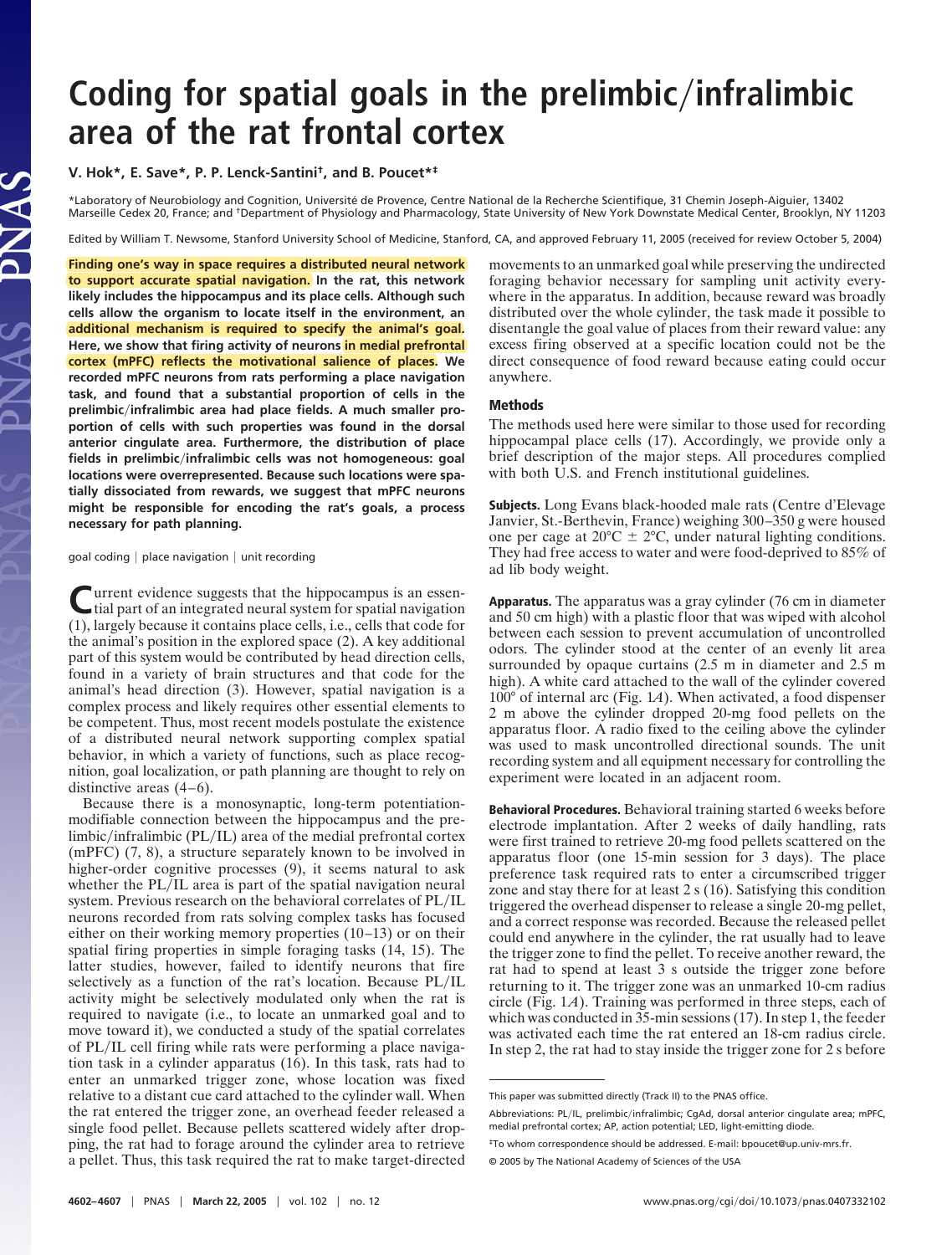

**Fig. 1.** Behavioral results. (*A*) A sketch of the place preference task. The rat must enter an unmarked trigger zone to release a food pellet from an overhead feeder. To eat a food pellet, the rat has to forage around the cylinder (solid line, navigation path to the trigger zone; dashed line, foraging path). In this example, the foraging path starts with an excursion into the landing zone (black dot, start of navigation path; white dot, end of foraging path). (*B*) Task performance in the trigger (T) and three control zones in adjacent right (R), opposite (O), and adjacent left (L) quadrants. (*C*) Overall occupancy map showing greater dwell times (dark pixels) in the trigger zone. (*D*) Index of heading preference toward the trigger (T) and opposite (O) zone. (*E* and *F*) Rat's positions before and after correct responses in the trigger zone used to calculate the entry and exit directions of the rat. (*G*) Food retrieval points.

a pellet was released. In step 3, the radius of the trigger zone was reduced by 1 cm per day to a final radius of 10 cm. Because previous studies found that a well trained rat makes two to three correct responses per minute (16–18), training was considered complete when the rat reached a criterion of two rewards per minute in a session. Thus, a significant fraction of time was spent by the rat foraging and eating, although behaviors not directly related to task performance (e.g., exploring or grooming) were occasionally observed.

Electrode Implantation. At the end of training, surgery to implant a driveable bundle of 10 formvar-insulated  $25-\mu m$  nichrome electrodes (19) was performed under general anesthesia (pentobarbital,  $40 \text{ mg/kg}$  i.p.). The tips of the electrode bundle were implanted above either dorsal anterior cingulate area (CgAd)  $[3.5 \text{ mm}$  anterior (A), 0.5 mm lateral (L) to bregma, and 2.0 mm dorsoventral (DV) to dura] or  $PL/IL$  (3.5 mm A, 0.5 mm L to bregma, and 3.5 mm DV to dura) (20).

At the completion of the experiment, the final position of the electrode array was marked by passing anodal current (15  $\mu$ A for 30 s) through one of the wires. Under deep anesthesia, the rats were perfused transcardially with saline followed by 10% formalin, and their brains were removed, marked by the Prussian blue reaction, sectioned at  $40-\mu m$  intervals, and stained with cresyl violet for verification of electrode placements.

Recording Methods. Beginning 1 week after surgery, the activity from each microwire was screened daily while the rat underwent additional place preference task sessions. If no waveform of sufficient amplitude was found, the electrodes were lowered  $25-50 \mu$ m. Once a unit was isolated, it was recorded for a single 35-min session.

Screening and recording were done with a cable attached at one end to a commutator that allowed the rat to turn freely. The other end of the cable was connected to two colored lightemitting diodes (LEDs), a headstage with a field effect transistor amplifier (FET) for each wire and finally a connector that mated with the rat's electrode connector. The two LEDs were used for

tracking the rat's head position and direction. A red LED was positioned on the midline  $\approx$ 1 cm above the head and somewhat forward of the rat's eyes, whereas a green LED was set  $\approx$  5 cm behind the red LED. The FETs were used to amplify signals before they were led to the commutator through the cable. The fixed side of the commutator was connected to a distribution panel. From the panel, the desired signals were further amplified (gain: 10,000), band-pass-filtered  $(0.3-10 \text{ kHz})$ , digitized  $(32 \text{ rad})$ kHz) to be stored by a DATAWAVE DISCOVERY system (Longmont, CO). Before a recording session, spike discharges were separated by using DATAWAVE online clustering software to simplify later offline separation. The two LEDs were independently tracked with an overhead television camera connected to a digital spot follower. Each LED was detected in a grid of square regions (pixels), permitting a resolution of 6° for head direction and 2.5 cm for head position.

Data Presentation and Analysis. **Behavioral analyses.** For each recording session, the number of correct entries into the predefined trigger zone and three unmarked 10-cm radius circles were recorded. All four computer-defined areas were equidistant and located in the center of four equal quadrants (Fig. 1*B*). A correct entry into a given area was scored when the rat spent at least 2 s inside that area; two successive entries into an area were scored only if they were separated by at least 3 s spent elsewhere in the apparatus. A comparison of correct entries in the trigger zone (i.e., correct responses) and in the control areas provided a measure of spatial discrimination performance. To measure rat's heading behavior toward specific targets, head direction was read for each position record (excluding those during which the rat was located in the target zone), and subtracted from the target direction at the rat's current location. The time spent facing all directions relative to the target was accumulated over the entire session. Polar plots of times at all head directions (bin width  $= 10^{\circ}$ ) were then constructed in which heading preference for the target direction was seen as greater time in the 0° bin. Finally, an index of head direction preference was computed by dividing the time spent by the rat facing the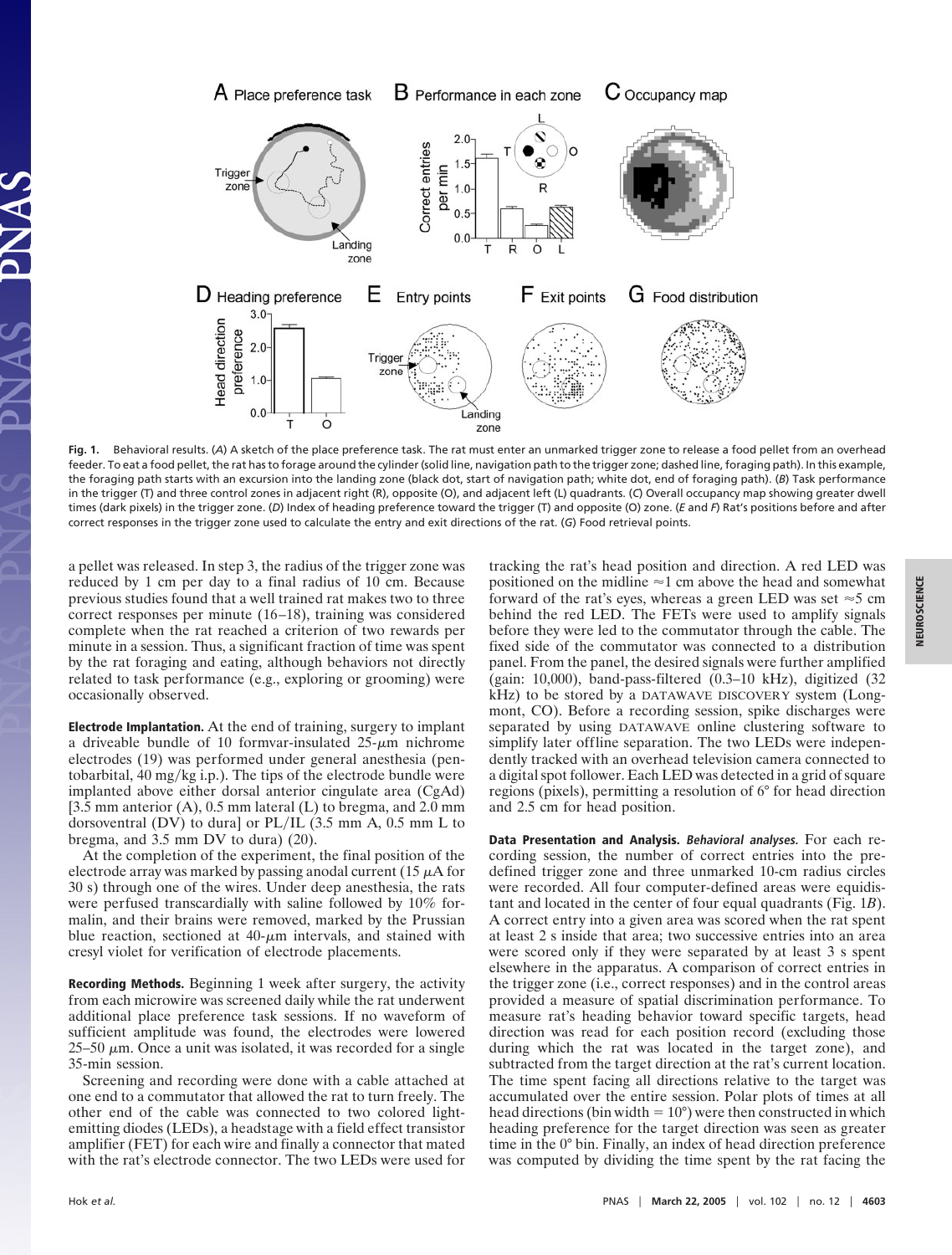target direction by the average heading time across the 36 bins of the heading time distribution. Index values of  $>1.0$  indicate a heading preference for the target location, irrespective of the rat's location in the apparatus. These calculations were done with the target being either the trigger zone or a control zone in the opposite quadrant.

**Electrophysiological analyses.** The first step in offline analyses was to refine boundaries for waveform clusters that were defined before recording. Candidate waveforms were discriminated by using DATAWAVE sorting software, which allows separating waveforms based on at most eight characteristic features, including spike amplitude, spike duration, maximum and minimum spike voltage, time of occurrence of maximum and minimum spike voltages, and voltage at experimenter-defined points of the waveforms. Waveforms were then processed with Plexon offline sorter (Dallas), which permits additional refinement of cluster boundaries and provide autocorrelation functions. Interspike interval histograms were built for each unit and the whole unit was removed from analysis if the autocorrelogram revealed the existence of interspike intervals  $\leq 2$  ms (refractory period), which is inconsistent with good isolation.

Once single units were well separated, autoscaled color-coded firing rate maps were created to visualize firing rate distributions (21). In such maps, pixels in which no spikes occurred during the whole session are displayed as yellow. The highest firing rate is coded as purple, and intermediate rates are shown as orange, red, green, and blue pixels, ranging from low to high.

A place field was defined as a set of at least nine contiguous pixels with the firing rate above the grand mean rate (21). Cells with more than two fields were discarded from further analyses. Furthermore, only the main field of cells with two fields was analyzed. The location of the field centroid was calculated according to the formula:  $X_c = \sum x_i r_i / \sum r_i$  and  $Y_c = \sum y_i r_i / \sum r_i$ , where the coordinates  $X_c$ ,  $Y_c$  of the centroid are the means of  $x_i$  and  $y_i$ (the *X* and *Y* positions of ith pixel in the field) weighted by  $r_i$ , the firing rate in the *i*th pixel (22). Spatial coherence, which estimates the local smoothness of place fields, was calculated as the *z*-transform of the correlation between the firing rate in each element of the positional firing rate array and the aggregate rate in the eight nearest pixels (23). The signal-to-noise ratio was calculated by dividing the peak firing rate averaged over the nine most active contiguous pixels in the place field by the mean firing rate over the whole apparatus.

Two methods were used to evidence possible relationships between cell discharge and the rat's speed of motion. First, a spatial map of the rat's median speed at each location in the apparatus (calculated over the session duration) was constructed by building a list of instantaneous speeds for each position record (i.e., every 20 ms). To calculate instantaneous speed, the rat's position was measured in both the current position record and 250 ms later. The speed calculated over this time interval was then assigned to the position record at the center of the 250-ms window. This calculation was repeated by sliding the window by one position record so that ultimately each position record was associated with an instantaneous speed. Rats' positions were read again so that each visited location was eventually associated with a list of instantaneous speeds. The median of the speed distribution at each location was taken as the measure of speed at that location. Based on an algorithm similar to that used for building firing rate maps, a spatial map of speeds was built and correlated with the cell's firing rate map. The cell was kept in the data set if the correlation was not significant, because the hypothesis that the place field was related one way or another to the rat's speed in the apparatus was rejected.

A second, complementary method was used to further assess significant correlations between speed and cell firing. This method was required because some locations were unavoidably associated with large variations in speed. For example, the task required the rat to stop in the trigger zone. Thus, greater cell activity in the trigger zone was necessarily associated with low speeds, resulting in a significant speed map/firing rate map correlation. To deal with this correlation, the rat's speed in other parts of the cylinder (usually, the half of the cylinder opposite to the location of the field) was measured for each 500-ms interval and plotted in  $1$ -cm/s bins. The total number of spikes accumulated during the same periods of 500 ms was measured, and the mean firing rate for each velocity bin over the entire session was calculated. The correlation between the rat's velocity and the cell's firing rate was then calculated. The cell was discarded if this calculation yielded a significant correlation, reflecting an ambiguous spatial firing pattern.

## Results

Behavior. Successful unit recordings from mPFC neurons were obtained from 10 rats that performed the task reliably in 136 recording sessions. On average, rats made 1.6 correct responses per min, a performance level that was slightly lower than during the final presurgery period  $(P < 0.05)$ . This difference was caused by a drop in performance during early postsurgery recording sessions. It took three to eight recording sessions for the rats to recover presurgery scores. After recovery, rats scored  $2.1 \pm 0.1$  correct responses per min on average, a performance level close to that reported in previous studies (16–18). To rule out the possibility that rats found the trigger zone by chance, we compared the rat's performance in the trigger zone and three control zones across all recording sessions (Fig. 1*B*). Rats made more correct entries in the trigger zone than in any other zone  $(F_{3,136} = 159.7, P \ll 0.001)$ . All post hoc comparisons between the trigger zone and other zones yielded significant differences  $(P \ll 0.001)$ . Based on the occupancy time maps of all recorded sessions, we built a composite time map, providing visual confirmation of the rats' highly significant preference for the trigger zone (Fig. 1*C*). Finally, the analysis of rats' heading direction revealed that rats spent more time facing the trigger zone than other directions. The index of head direction preference toward the trigger zone (Fig. 1*D*; see *Methods*) yielded a value of 2.59  $\pm$ 0.09, indicating that rats spent much more time facing the trigger zone, when away from it, than other directions. This value largely exceeds the expected value of 1.0 if there was no heading preference  $(t_{135} = 18.3, P \ll 0.001)$ . In contrast, there was no head direction preference toward the opposite, control zone ( $t_{135}$ )  $= 1.1$  ns). In summary, rats made more entries into the trigger zone than into other zones and their heading direction pointed preferentially toward the trigger zone, indicating accurate discrimination of the trigger zone as a goal target.

Additional behavioral analyses revealed that within-session performance was stable, because no difference was found in the number of correct responses during the first and last 15 min of all recording sessions  $(1.62 \pm 0.06 \text{ vs. } 1.54 \pm 0.06 \text{ correct})$ responses; ns, not significant). Entry points in the trigger zone during correct responses were homogeneously distributed (Fig.  $1E$ ;  $R = 0.29 \pm 0.05$ ; Rayleigh's test, ns), suggesting the rat did not rely on fixed paths to solve the task. In contrast, with repeated training most rats came to associate the landing zone with food delivery. Presumably, localization of the landing zone relied on auditory cues (i.e., noises produced by the pellet hitting the floor). Because the floor was cleaned between sessions, odors were unlikely to provide salient cues, but their role cannot be completely discarded. In any case, rats were observed to reliably start their foraging path by going first to the landing zone, and only then, searching for the released pellet (Fig. 1*A*). To measure this trend, we calculated for each session the rat's mean motion direction relative to the landing zone 2 s after a correct response in the trigger zone and found it to be aimed at the landing zone in all rats. For example, the mean direction averaged across the first 10 recording sessions (320 trials) for a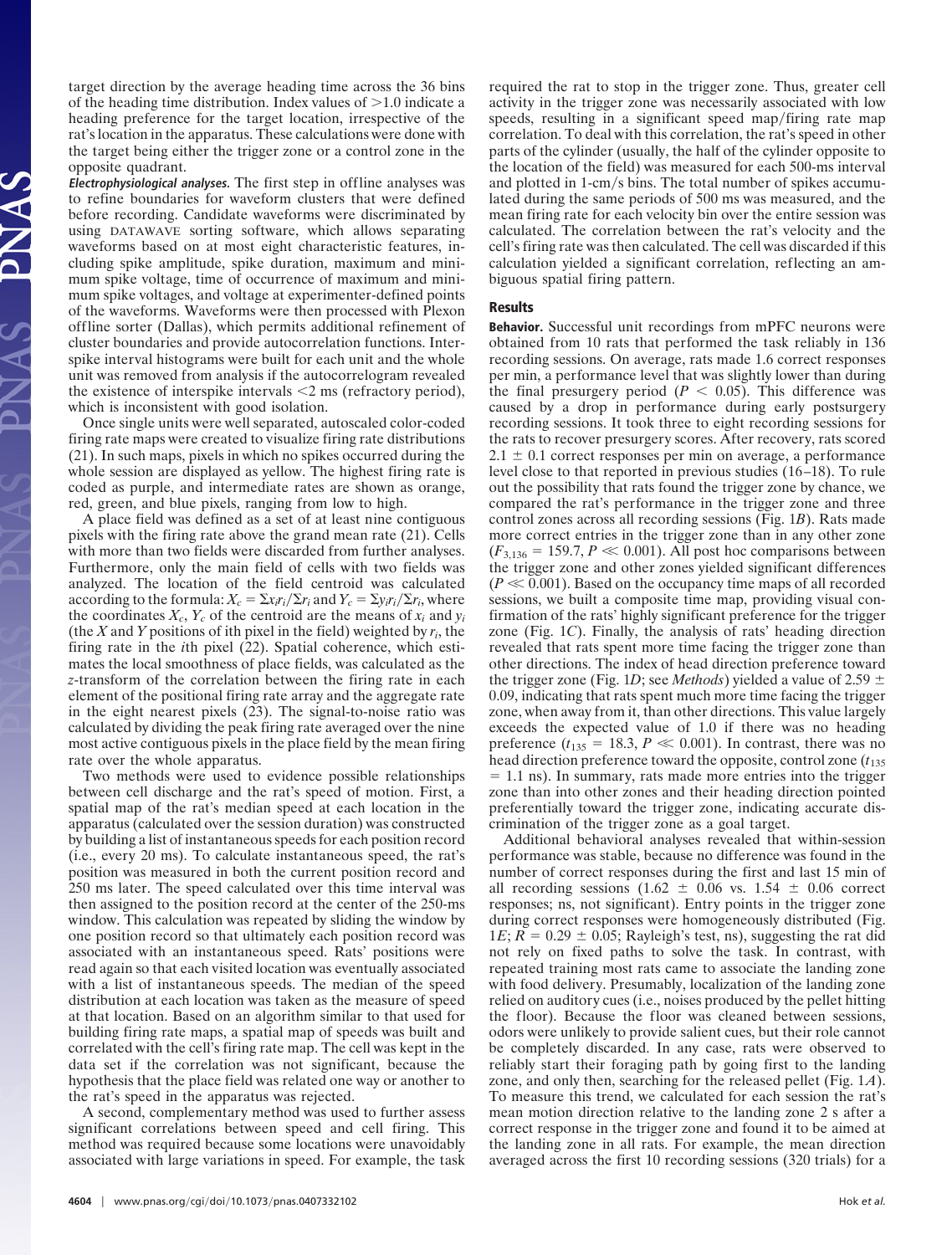**Table 1. Main characteristics of recorded neurons (means SEM)**

| <b>Neurons</b>      | Mean firing<br>rate, AP per s |               | Spike height, V Spatial coherence |
|---------------------|-------------------------------|---------------|-----------------------------------|
| CqAd $(n = 135)$    | $1.7 \pm 0.2*$                | $164 \pm 7**$ | $0.32 \pm 0.02**$                 |
| PL/IL ( $n = 272$ ) | $2.6 \pm 0.2$                 | $206 \pm 6$   | $0.38 \pm 0.03$                   |

**\***, *P* 0.01; **\*\***, *P* 0.0001, compared with PLIL.

rat whose exit points are illustrated in Fig. 1*F* deviated from the landing zone direction by only  $9^{\circ} \pm 6^{\circ}$  ( $R = 0.55 \pm 0.05$ ; Rayleigh's test,  $P < 0.001$ ). Importantly, pellet density was not higher in the landing zone than elsewhere in the cylinder (Fig. 1*G*). Thus, both the trigger and landing zones were potential fixed goals spatially dissociable from reward finding (which could occur everywhere in the cylinder), thus allowing us to disentangle the goal value of places from their reward value.

Electrophysiological. Overall, 407 well isolated neurons were studied (mean  $= 2.99 \pm 0.16$  neurons per session). Based on histological control and reconstruction of electrode track by using the daily record of electrode position, 135 and 272 cells were recorded from the deep layers of  $CgAd$  and  $PL/IL$ , respectively (Table 1 and Fig. 2). Although PL  $(n = 192)$  and IL cells  $(n = 80)$  were initially treated separately, we finally pooled them together because their firing properties were not markedly different; in addition, both regions receive strong hippocampal projections, contrary to CgAd. Even though we were very conservative about analyzing only well separated waveforms, our recording technique does not guarantee that, on rare occasions, waveforms from two distinct cells were falsely assigned to a single cell. However, this finding does not affect our main conclusions.

Based on their spatial coherence and visual inspection of spatial firing rate maps, a substantial proportion (69 of 272,  $\approx$  25%) of cells in PL/IL regions of mPFC were found to have clear spatial correlates in the cylinder (Fig. 3*A*). Whereas spatial coherence was only  $0.34 (\pm 0.01$  SEM) for cells with no apparent place field, it was greater for the 69 PL/IL cells with a place field (mean =  $0.48 \pm 0.01$ ,  $P < 0.0001$ , with mean signal-to-noise ratio =  $3.54 \pm 0.30$ ; see *Methods*). However, spatial coherence for these cells was significantly lower than for hippocampal place cells recorded under the same conditions  $(0.68 \pm 0.02; P \le$ 0.0001) (17). In agreement with their reduced spatial coherence, the size of PL/IL place fields was much greater than for hippocampal place cells. With a firing rate cutoff set at the cell's mean discharge rate for inclusion of a pixel in a field, PL/IL field



**Fig. 2.** Histological results. (*A*) Coronal representation of the brain showing mPFC areas (20). (*B*) Photograph of a stained section showing electrode track (top arrow) and final location of the electrode tip (bottom arrow).



**Fig. 3.** Electrophysiological results. (*A*) Firing rate maps of representative cells with fields in trigger zone (top row), landing zone (middle row), or other zones (bottom row) with average waveform shown for each cell (calibration bar common to all waveforms). Each firing rate map was built by using the data from the entire recording session. In all maps, yellow indicates no firing. Color codes (median firing rates). Trigger zone cells. No. 1: orange, 0.8; red, 1.5; green, 2.3; blue, 3.1; and purple, 4.6 AP per s; no. 2: 1.7, 2.9, 3.8, 4.8, and 6.6 AP per s; no. 3: 1.3, 2.3, 3.2, 4.6,and 7.1 AP per s; no. 4: 0.6, 1.1, 1.5, 2.1, and 2.9 AP per s; no. 5: 1.7, 3.8, 5.9, 7.8, and 11.1 AP per s; no. 6: 16.3, 19.8, 22.4, 25.0,and 28.8 AP per s; Landing zone cells. No. 1: 1.2, 2.3, 3.8, 6.2, and 11.9 AP per s; no. 2: 0.4, 0.7, 1.2, 2.2, and 4.6 AP per s; no. 3: 2.2, 3.4, 4.8, 6.1, and 8.0 AP per s; no. 4: 1.7, 2.9, 3.8, 4.8,and 6.6 AP per s; no. 5: 0.5, 0.9, 1.5, 2.4, and 4.5 AP per s; no. 6: 0.3, 0.7, 1.2, 2.1, and 4.2 AP per s; Other zone cells. No. 1: 2.4, 4.4, 6.8, 10.4, and 16.7 AP per s; no. 2: 0.6, 1.2, 2.0, 3.5, and 7.1 AP per s; no. 3: 0.7, 1.2, 1.8, 2.5, and 3.9 AP per s; no. 4: 1.1, 2.1, 3.2, 4.3, and 6.6 AP per s; no. 5: 1.3, 2.1, 2.8, 3.5, and 4.9 AP per s; no. 6: 1.2, 2.0, 3.1, 4.4, and 8.3 AP per s. (*B*) Firing rate maps of trigger zone cell no. 5 and landing zone cell no. 1 broken down to separate navigation episodes from foraging episodes. Navigation maps were based on 4-s data samples taken before (trigger zone field) or after (landing zone field) correct responses. Foraging maps were constructed from remaining data samples. Despite sampling time differences, navigation maps look similar to foraging maps for both the trigger and the landing zone cells, showing that firing was not restricted to a specific type of episode (color codes as in Fig. 3*A*). (C) Spatial distribution of field centroids in the cylinder in equally sized radial sectors (X marks the centers of trigger and landing zones). (*D*) Ensemble firing rate maps calculated from all fields  $(n = 53)$ , and fields in trigger zone ( $n = 19$ ), landing zone ( $n = 22$ ) and other zones ( $n = 12$ ). See also Fig. 4, which is published as supporting information on the PNAS web site.

size was 146  $\pm$  7 pixels compared with 114  $\pm$  7 pixels for hippocampal place cells  $(P < 0.01$ ; overall size of the cylinder was  $\approx$ 725 pixels). However, with a cutoff set at 0.001 action potential (AP) per s (therefore including in the field all pixels in which at least one AP occurred), PL/IL field size was  $499 \pm 26$ pixels compared with  $149 \pm 11$  pixels for hippocampal place cells  $(P \ll 0.0001)$ . These two parameters (spatial coherence and place field size) suggest a much noisier signal for PL/IL cells than for hippocampal place cells. Finally, only 6 of 135 cells (4%)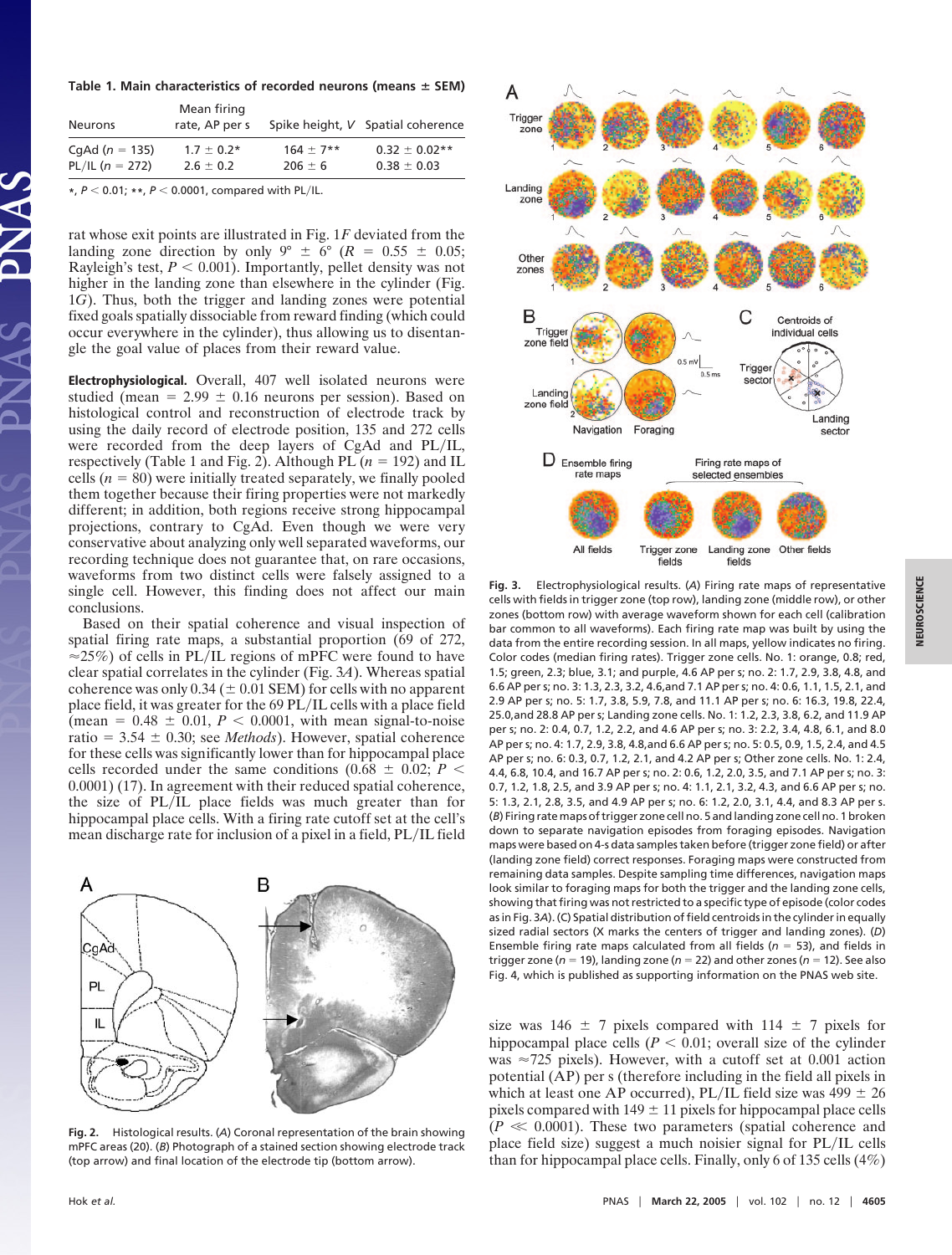recorded from CgAd had clear spatial correlates in the cylinder. This dissociation between CgAd and PL/IL areas is consistent with the known anatomical projections from the ventral hippocampus to  $PL/IL$  area  $(7, 8)$ . Because of the rare occurrence of spatial signals in CgAd, we focused the remaining analyses only on PL/IL cells.

Because place fields can be a byproduct of heterogeneous speed profiles (e.g., lower speed in the trigger zone relative to other regions), we looked at possible relationships between a rat's speed and cell discharge (see *Methods*). Sixteen cells whose place fields could be explained by local variations in rat's speed were discarded from further consideration. The remaining 53 place fields could not be accounted for by motion-related modulations of discharge. Similarly, elevated firing in trigger or landing zones might result from specific task-related behaviors or events (such as sounds produced by feeder activation or by pellet landing) occurring in these locations. To test this hypothesis, we analyzed cell discharge in epochs temporally close to, or remote from, rewarded responses. Thus, for fields in the trigger zone, cell discharge in the field location during a 4-s period immediately before a correct response (that we called a navigation episode) was compared with the discharge in the same location during 4-s bouts of foraging (that we called a foraging episode). Discharge averaged over cells was similar for the two types of episodes (4.27  $\pm$  1.12 AP per s vs. 4.33  $\pm$  1.20 AP per s, not significant). The same analysis was performed for fields in the landing zone by using the 4-s period immediately after a correct response, which was compared with 4-s bouts of foraging in the same location. Again, no difference in firing was found in the two types of episodes (3.98  $\pm$  0.79 AP per s vs. 3.73  $\pm$  0.72 AP per s, not significant). Finally, spatial firing patterns looked very similar when navigation episodes, as defined above, were compared with random foraging episodes drawn from the same recording session (Fig. 3*B*). Thus, place fields in the trigger and landing zones do not appear to depend on the occurrence of specific task-related behaviors or external events in these two locations.

To determine the spatial distribution of the 53 place fields, we calculated the centroid of each cell's place field and plotted it onto a map of the apparatus. This analysis revealed that place fields were not homogeneously distributed (Fig. 3*C*). When each field centroid was assigned to one of six equally sized radial sectors, the number of fields near the trigger and landing zones was much greater than in any other sector (trigger, 19 of 53; landing, 22 of 53; others, 12 of 53;  $\chi^2 = 47.6$ , dl = 5, *P* < 0.0001). Because spatial firing of PL/IL neurons was noisy, we sought to obtain a more reliable estimate of the clustering of place fields by looking at the spatial activity of cell ensembles. We first normalized cells' positional firing rate arrays (the rate in each pixel was divided by the average rate for all pixels of a cell's rate array). Then, the normalized firing rate in each pixel was averaged across all recorded PL/IL cells with a place field. Fig. 3*D* shows the resulting firing rate maps for all 53 cells, and for selected ensembles. The overall map shows a large region of increased firing, encompassing both trigger and landing zones. Ensemble maps for fields in the trigger and landing zones (whose centroids are shown in red and blue dots in Fig. 3*C*, respectively) reveal a peak of firing centered exactly on these zones. Finally, the ensemble map for fields in other zones shows a peak of activity near the cue card location. This activation may reflect the significance of the cue card, whose location was crucial for computing the trigger zone location, and thus, for performing the task. However, that most place fields ( $\approx$ 77%) were found in the immediate vicinity of the two fixed goal regions suggests that spatial correlates were most usually tied to the motivational salience of these specific places.

Further evidence for this conclusion is provided by the results of additional sessions that tested the effects of rotating the wall card plus trigger zone or repositioning the landing zone on landing zone fields. On four distinct occasions in which a landing zone cell was recorded, the wall card and trigger zone were rotated by 90°. Rotation of the wall card was made while the rat was away from the apparatus, and resulted in immediate rotation of the rat's search behavior (see Fig 5, which is published as supporting information on the PNAS web site). As a result, the rats looked for the trigger zone in a location consistent with the new location of the cue card. Field location was not changed, indicating that landing zone fields were independent of both the card and trigger zone. In contrast, moving the feeder above the apparatus induced rapid relocation of the field in the new landing zone, while leaving unaltered the rat's search pattern in the trigger zone. Because finding food rewards could occur anywhere in the apparatus, field relocation was not caused by food-related behavior, but more likely reflected the altered location of the landing zone.

## **Discussion**

We recorded mPFC neurons while rats were performing a place navigation task, and found that  $\approx 25\%$  of PL/IL neurons had clear spatial correlates. This finding is remarkable because no evidence for delimited firing fields or even reliable regions of elevated firing was found when the rat had simply to forage in a cylinder  $(14, 15)$ . Thus, PL/IL neurons seem much more likely to display location-specific firing when the rat is engaged in spatial navigation task than when it simply wanders about in the environment. The observation that PL/IL neurons can have behavioral correlates during complex spatial behavior is not new. Thus, PL/IL cell activity recorded from rats that solve a spatial working memory task on the radial arm maze can be strongly modulated during specific phases of the task, such as goal arrival, goal leaving, arm selection, or even food anticipation at the arm ends (10, 11). However, one difficulty of radial maze studies is that they do not allow us to separate food consumption itself from other components of the task, such as reward expectation or path selection.

The present study removed part of the difficulty because the rat's fixed goal locations were dissociated from eating locations. Thus, clustering of place fields in the immediate vicinity of the two fixed goal regions suggests that they were tied to the motivational salience of these specific places. Remaining fields were found in various locations, although marginal clustering was found near the cue card. Therefore, it is possible that PL/IL cells encode other significant aspects of the environment, such as salient landmarks or preferred locations. In addition, goal cell discharge did not appear to result from the occurrence of task-related specific behaviors. In sum, these cells appear to provide a reliable signal about the location of goals. This type of coding is consistent with models in which spatial planning relies on the activity of a prefrontal network that associates places with their motivational salience (6). In such models, goals are represented by motivational nodes. Because the PL/IL area of mPFC receives direct projections from the ventral hippocampus (7, 8), the merging of goal information with hippocampal information about the rat's current location could bias downstream areas, such as the ventral striatum, toward the selection of the motor output most relevant for reaching the goal. In conclusion, PL/IL neurons have properties expected of cells encoding spatial goals, a key component necessary for computing optimal paths in the environment (24). Although neurons with similar characteristics might exist in other brain areas, it is interesting to observe that they were found in a structure that has strong connections to the hippocampus and is separately implicated in planning (25).

How could such neurons be used for navigation? We speculate that the large and somewhat diffuse place fields observed in PL/IL cells are ideally suited to provide the ground on which